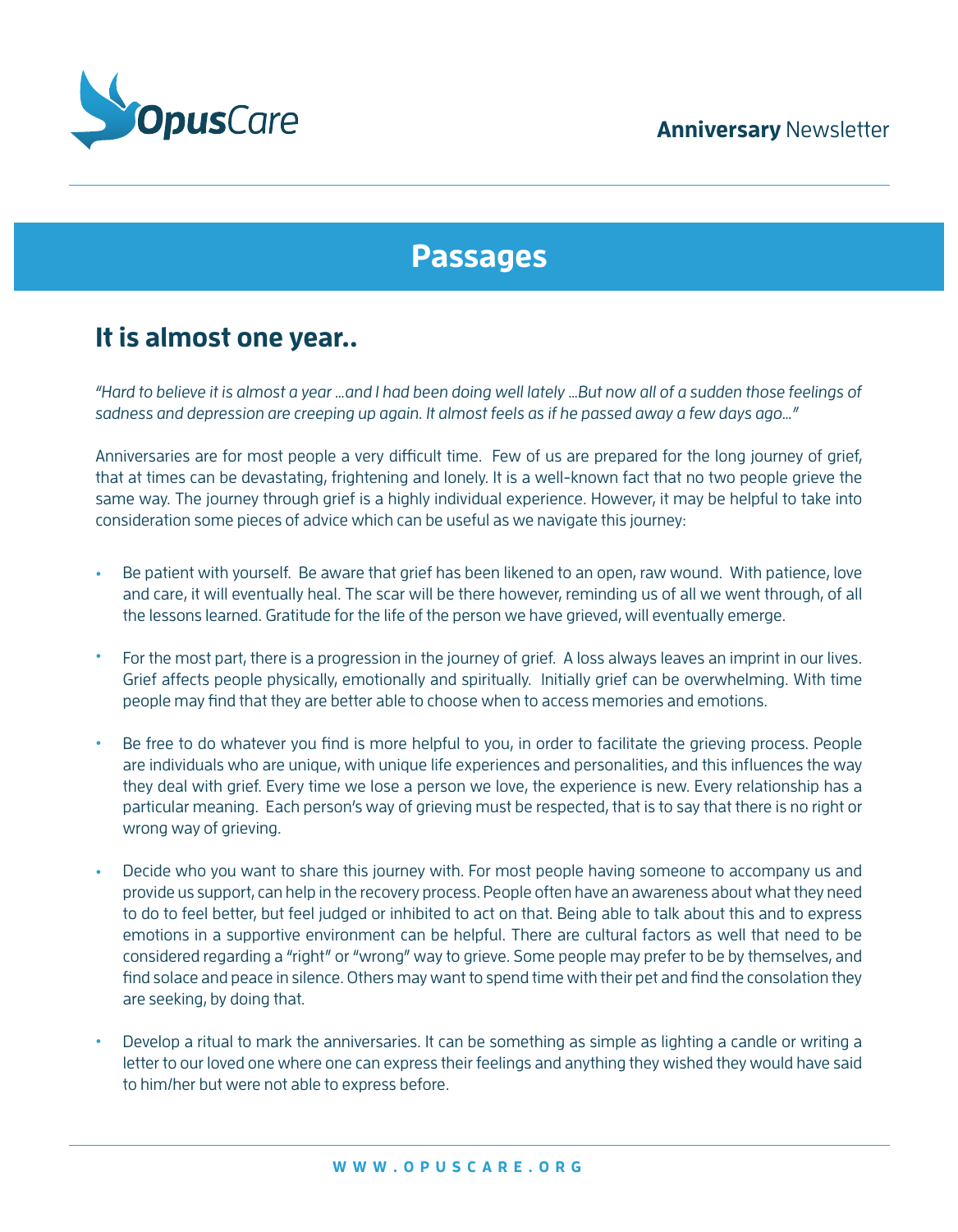### **Anniversary** Newsletter



## **Anniversaries**

Often, anniversaries create an emotional, special bond between two persons. The anniversary of the death of a loved one can bring about deep feelings.

As you may know, hospice services include care and support for the patient and a year of support accompanying the family of the patient. It is a year so as to give the bereaved, a chance to experience all the important special days without the presence of the loved one. Such as the loved one's birthday, a wedding anniversary or other meaningful days.

Holidays such as Thanksgiving, Christmas, Chanukah, Kwanzaa can be particularly difficult days, since families usually gather to celebrate.

As the anniversary comes closer, the bereaved may find him/herself experiencing anxiety, sadness, depression, disbelief, denial, bargaining, guilt, anger, loneliness, helplessness, guilt, preoccupation. It may be helpful to prepare oneself by engaging in a ritual.

# **Rituals**

Rituals can provide a meaningful way to ease emotions and help in the healing process. It can provide a set up where to share emotions, either privately or with family or close friends. Here are some suggestions in how to go about creating a simple ritual.

- In a quiet corner of your home, place a photo of your loved one, some flowers and a lit candle in memory of your loved. •
- Choose a poem, a Psalm, a short story or a piece of music that reminds you of your loved one. •
- Plant a flower, or a tree, in a special place. •
- Bring flowers to your place of worship. •
- Share with someone who is in need: listen to them, share some food, or something that the other person may be needing. •
- Have a special meal where you invite a few members of your family and friends and share one of your loved one's favorite dishes. •

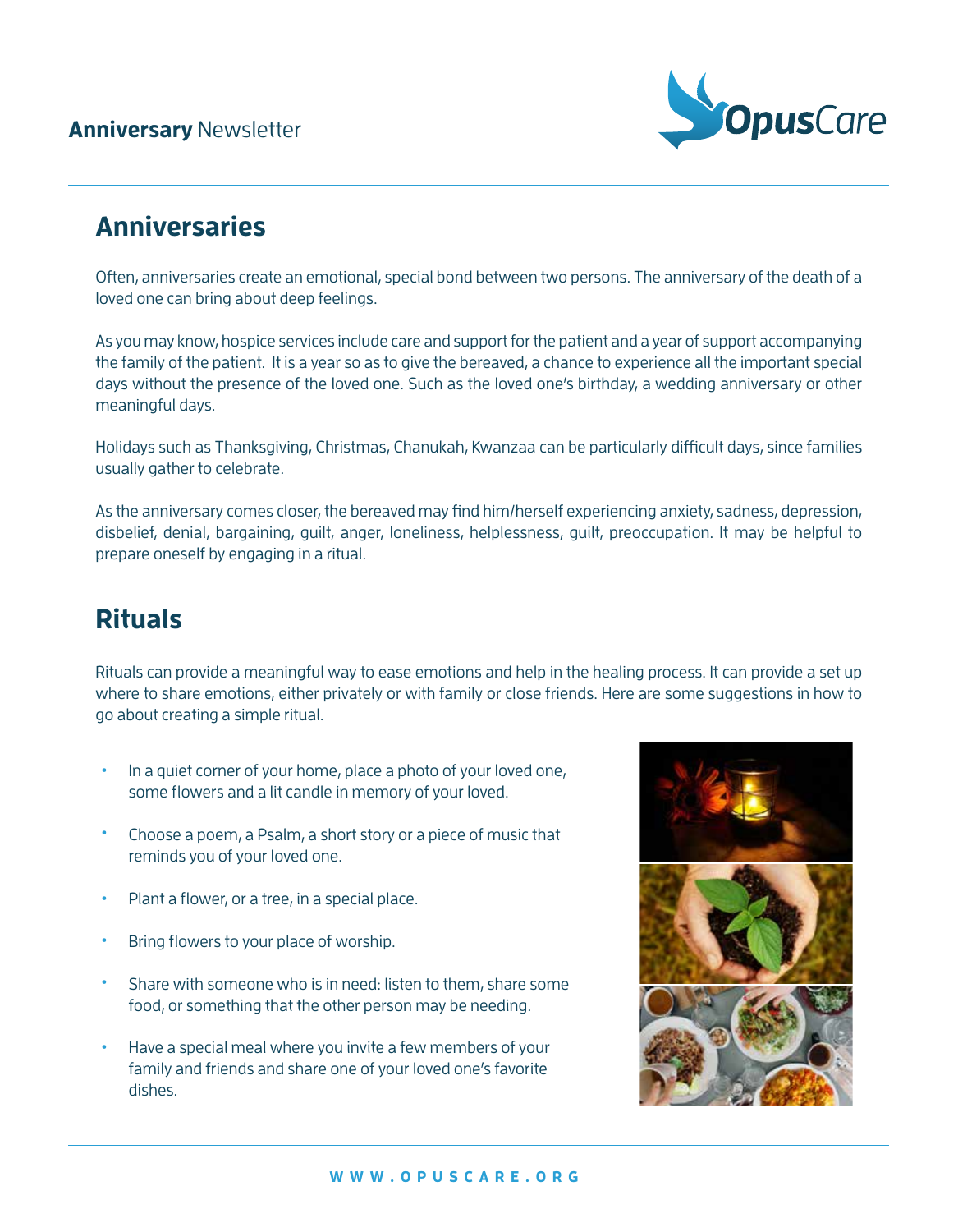### **Anniversary** Newsletter



## **Journal Writing**

Writing a journal may be a good way to get in touch and articulate what you are going through in your grieving process. Journaling involves the following:

- Having a notebook dedicated to this. A "journal". •
- Choosing the appropriate time and space where you can jot down your thoughts, feelings, anxieties, questions. •
- If you are a believer, you may consider writing this journal as a "letter to God". It can be a form of prayer.
- You might also consider, writing a letter to your loved one expressing what you might have wanted to say to him/her but were not able to do so. •

A journal can be a tool to help you realize where you have been, where you are now and where you are heading. Journaling can give you an overall picture of yourself, your sense of direction, your insights into what is going on in your life and the emotions that are surfacing. It can be a valuable tool in your healing process.

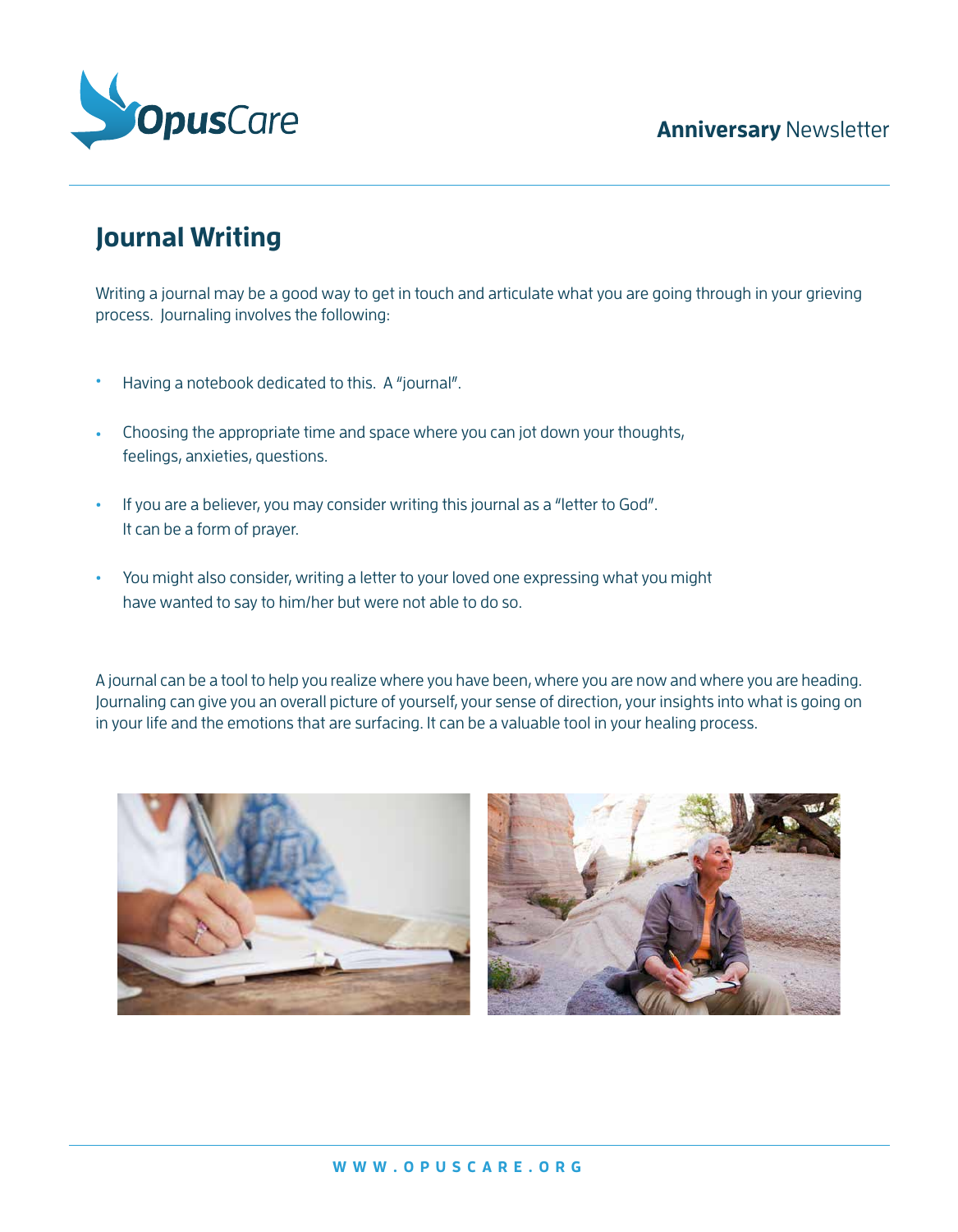### **Anniversary** Newsletter



## **Grieving**

Grief is a normal and natural reaction to the death of a loved one. A variety of feelings and emotions make themselves present with an intensity many times that can be frightening and lonely. As one engages in the grieving process, one engages in a process of healing.

From a SPIRITUAL perspective, grieving can become a GIFT.

In the grieving process one can learn:

- To be patient with oneself, open to learning the lessons we need to learn and being grateful for the gifts received. •
- To feel free to express one's feelings in a secure and supportive environment, without fear of being judged.
- To value even more the support received from family and friends, with its many expressions of care and concern: food, flowers, visits, prayers.



These can all be ways in which God makes himself present to us, at a moment when we need it the most.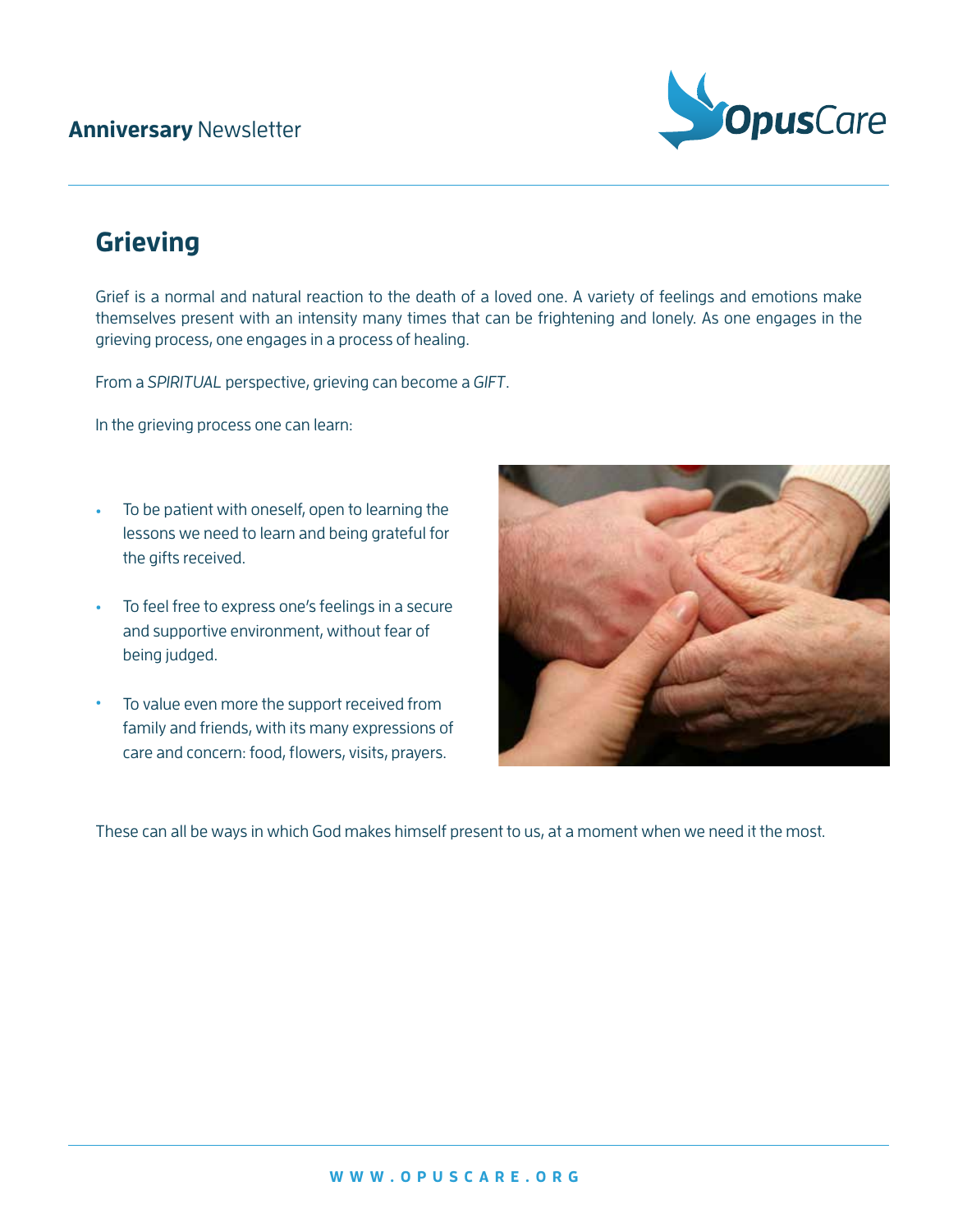

# **Pasajes**

## **Es casi un año..**

"Es increíble pensar que ya ha pasado un año…Y yo estaba de lo más bien… Pero ahora, así de repente, esos sentimientos de pesar, de depresión están reapareciendo de nuevo. Y me siento como me sentía como cuando el recién murió…"

Los aniversarios son momentos muy difíciles para muchas personas. Muy pocos estamos preparados para navegar el largo camino del duelo, que muchas veces puede ser devastador, aterrador y solitario. Debemos recordar que no hay dos personas que navegan este camino del mismo modo. El camino del duelo es una experiencia muy personal. Podría ser de ayuda, tomar en consideración algunos consejos para guiarnos en este camino.

- Sé paciente contigo mismo. Recuerda que el duelo se asemeja a una herida que está abierta. Con paciencia y mucho amor y cuidado, esa herida sanara. La escara estará allí, sin embargo, recordándonos lo que hemos pasado… todas las lecciones aprendidas. Eventualmente, la gratitud por la vida de nuestro ser querido, aflorara. •
- Se puede decir que hay un avance, una progresión en el camino del duelo. Las perdidas siempre dejan una huella en nuestras vidas. El duelo afecta a la persona física, emocional y espiritualmente. Al inicio el duelo puede ser abrumador. Al pasar el tiempo uno aprende como y cuando procesar memorias y emociones. •

Siéntete libre de hacer lo que te ayuda más, para así facilitar el proceso de duelo. Las personas somos seres únicos, con experiencias y personalidades únicas, y esto influye en el modo en que experimentamos el duelo. Cada vez que perdemos una persona que amamos, la experiencia es única. •

- Decide con quien quieres compartir esta experiencia de duelo. Para muchas personas, el tener alguien que nos acompañe y nos de apoyo, puede ayudarnos enormemente en el proceso de sanación. Muchas personas saben lo que necesitan hacer para sentirse mejor, pero se sienten juzgadas o inhibidas de atender a su proceso de duelo a su modo. El poder hablar y expresar emociones en un ambiente en el cual uno se siente seguro, puede ser de gran ayuda. Hay factores culturales también, que deben de ser considerados. No hay tal cosa como la manera "correcta" o 'equivocada" en el proceso de duelo. Algunas personas prefieren pasar este proceso solas, ya que encuentran paz y tranquilidad en el silencio. Otros prefieren pasar tiempo con su mascota, y encuentran de este modo el consuelo que buscan. •
- Crear un ritual para conmemorar aniversarios. Puede ser algo sencillo como el encender una vela, o escribir una carta a nuestro ser querido en la que uno expresa sus sentimientos y lo que uno quisiera decir a nuestro ser querido que no ha tenido la oportunidad de decirle antes. •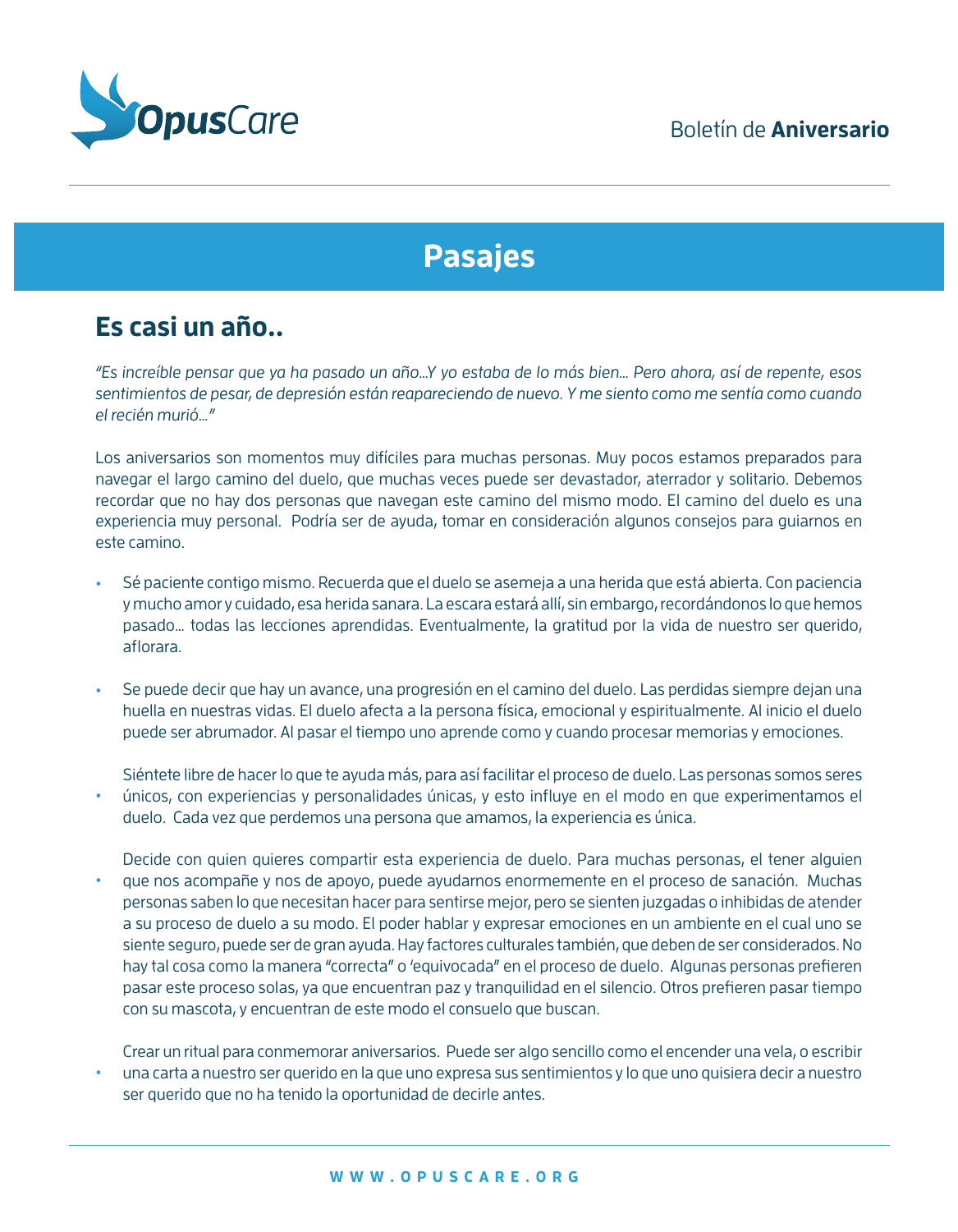### Boletín de **Aniversario**



## **Aniversarios**

Los aniversarios suelen crear lazos emocionales entre dos personas. El aniversario de la muerte de un ser querido puede hacer aflorar emociones muy profundas..

Como sabemos, los servicios de hospicio incluyen el cuidado y el apoyo al paciente y a su familia, y un año de apoyo a la persona – muchas veces el familiar- que acompaño al paciente. Este acompañamiento es de un año, con el propósito de dar al familiar/acompañante la oportunidad de experimentar los días significativos, como el cumpleaños, aniversario de boda del ser querido, en su ausencia.

Días de fiesta como el Día de Acción de Gracias, Navidad, Chanukah, Kwanzaa pueden ser días particularmente difíciles, ya que son días en que la familia suele reunirse.

Cuando el aniversario se va acercando, el familiar/acompañante puede sentir ansiedad, tristeza, depresión, negación, soledad, culpabilidad, preocupación…Puede ser de ayuda el preparar un sencillo ritual.

## **Rituales**

Los rituales pueden proveer un espacio significativo para expresar sentimientos y así ayudar en el proceso de sanación, ya sea de modo privado o en compañía de la familia o amigos cercanos. Estas sugerencias pueden ayudar en la preparación de un ritual sencillo.

- En un rincón callado, colocar sobre una mesita una fotografía de su ser querido, algunas flores y una vela encendida
- Escoger un poema, un Salmo, una corta historia o una música que le recuerde al ser querido •
- Plantar una flor, un arbolito en un lugar especial, en nombre del ser querido
- Llevar flores a la Iglesia o Sinagoga •
- Compartir con alguien necesitado: darles de nuestro tiempo para sencillamente escuchar, compartir comida o algo que la persona necesite. •
- Organizar una comida especial donde se invite a algunos miembros de la familia o amistades y se comparte algunos de los platos favoritos del ser querido. •

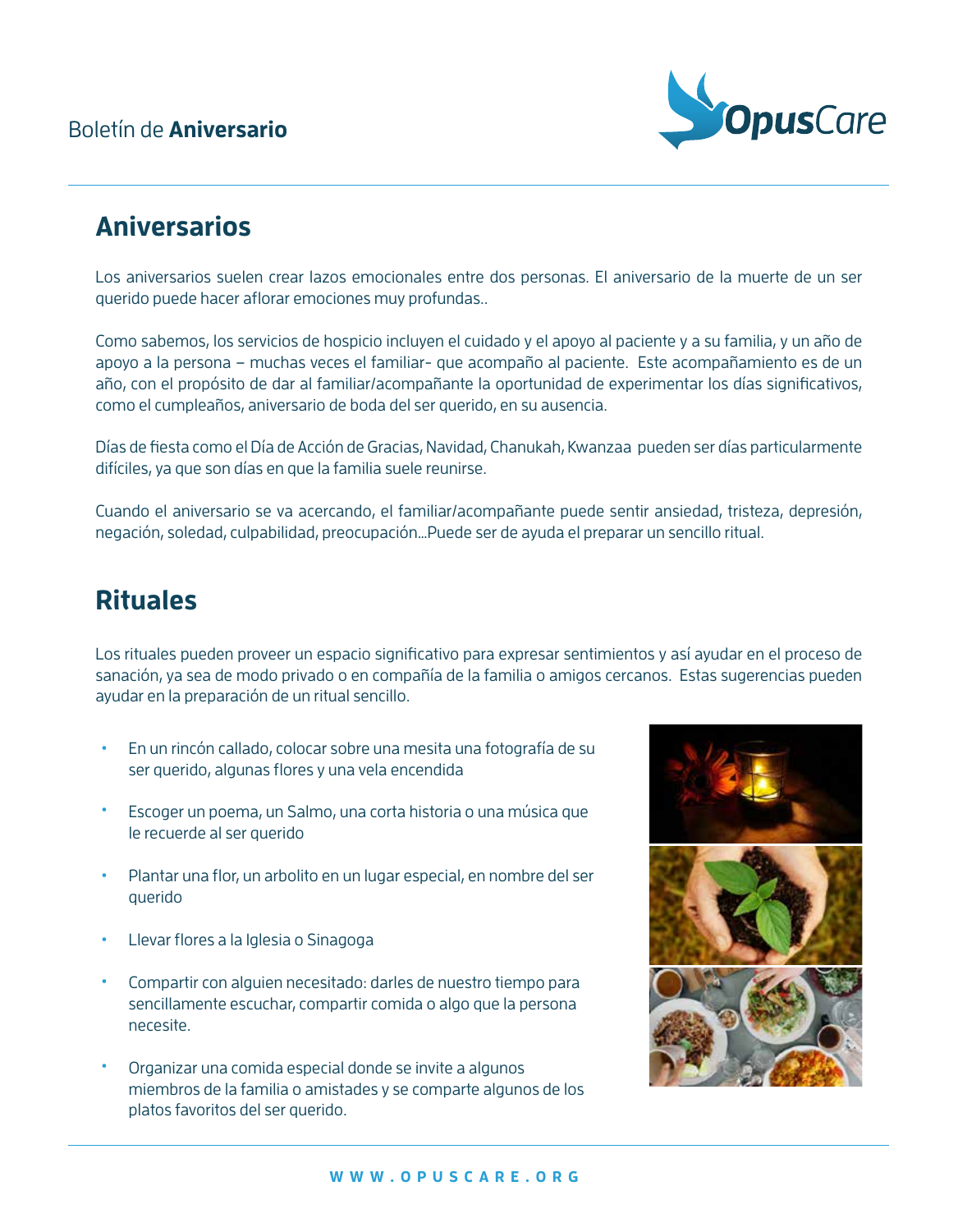

# **Escribir un Diario**

Escribir un diario puede ser un buen modo para conectarse y articular los sentimientos y emociones en este proceso de duelo. Escribir un diario implica lo siguiente:

- Tener un cuaderno dedicado a esto. Lo que se llama un "diario". •
- Escoger el tiempo y el espacio apropiado para escribir en el diario los pensamientos, sentimientos, preguntas. •
- Si es usted una persona creyente, puede considerar escribirle una "carta a Dios". Puede ser esta una forma de oración. •
- También pudiera considerar, escribir una carta a su ser querido, expresando lo que quizá haya querido decirle a su ser querido. •

Un diario puede ayudarle a tomar mayor conciencia de donde ha estado y hacia dónde se dirige usted. El escribir un diario puede ayudarle a profundizar sobre su vida y así ayudarle en su proceso de sanación.